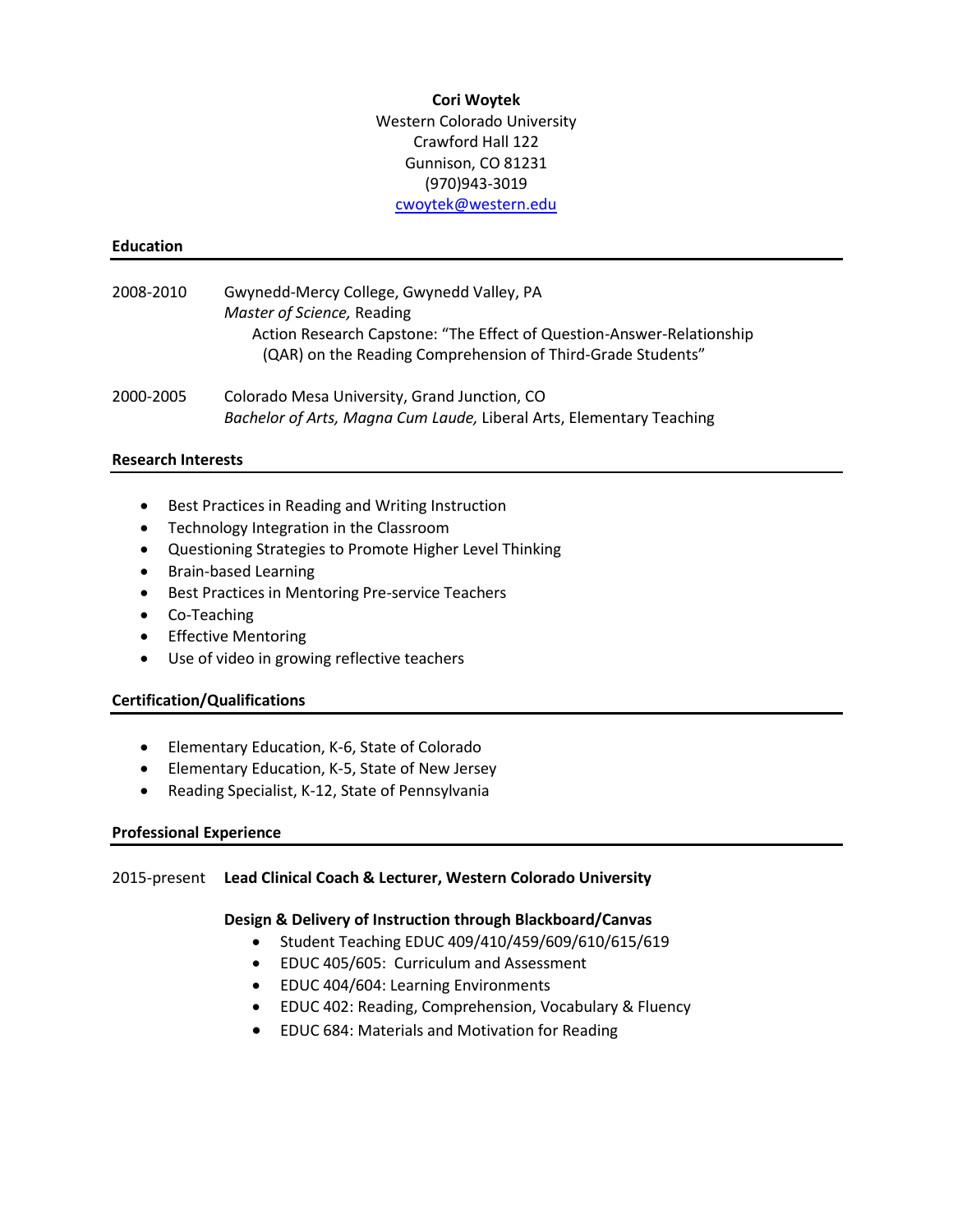## **Lead Clinical Coach**

- Restructured teacher licensure residency year-long experience by designing a robust a cohort model with scaffolded supports
- Revised our program guidebooks provided to residents and their mentors to guide them through the residency year
- Recruited regional coordinators when needed
- Designed and co-led regional coordinator summer training sessions
- Revised our Regional Coordinator Training manual yearly based upon program changes and RC needs
- Planned and facilitated Summer Licensure Orientation for incoming residents
- Liaised with Edthena, video platform, to build and facilitate online coaching for residents throughout the year
- Developed and maintained collaborative relationships with regional coordinators and mentors
- Planned and led weekly Clinical Coach team meetings, providing training and supports as needed
- Provided consistent messaging to Clinical Coaches to send to stakeholders (residents, mentors and regional coordinators) throughout the year
- Chaired the search committees for the Director of Educator Licensing (spring 2018) and Director of Educator Preparation (spring 2020) searches
- Trained the incoming Director of Educator Licensing (May 2018) and current Director of Educator Preparation (2020-2021 academic year)
- Participated in weekly standing meetings with the Director of Educator Preparation to complete projects and move residency team work forward
- Collaborated with department faculty to design end of program surveys

# **Regional Coordinator**

- Supported, communicated, and collaborated with 3-6 local residents and their respective mentors in Gunnison Elementary and Crested Butte Community School
- Conducted weekly walk-throughs, observations, and in-classroom support as needed
- Guided meetings and goal setting & reflection for 4 Continuous Improvement Cycles throughout the year

### 2011-2015 **Mentor Program Coordinator & Lecturer, Western Colorado University**

### **Design & Delivery of Instruction**

- Student Teaching EDUC 409/410/459/609/610/615/619 Facilitated the reflection process as students completed their residency requirements and hours, kept in frequent contact with students to offer/deliver support, provided detailed and individualized feedback on documents uploaded from the guidebook to help guide student reflection, learning, and growth
- Redesigned (2014) and taught EDUC 340: Brain-Based Learning, Motivation, and Achievement

Redesigned to meet the needs of the students and incorporate the state's new evaluation system for practicing teachers. Modeled active engagement, brainbased learning, effective lesson planning and delivery, and professionalism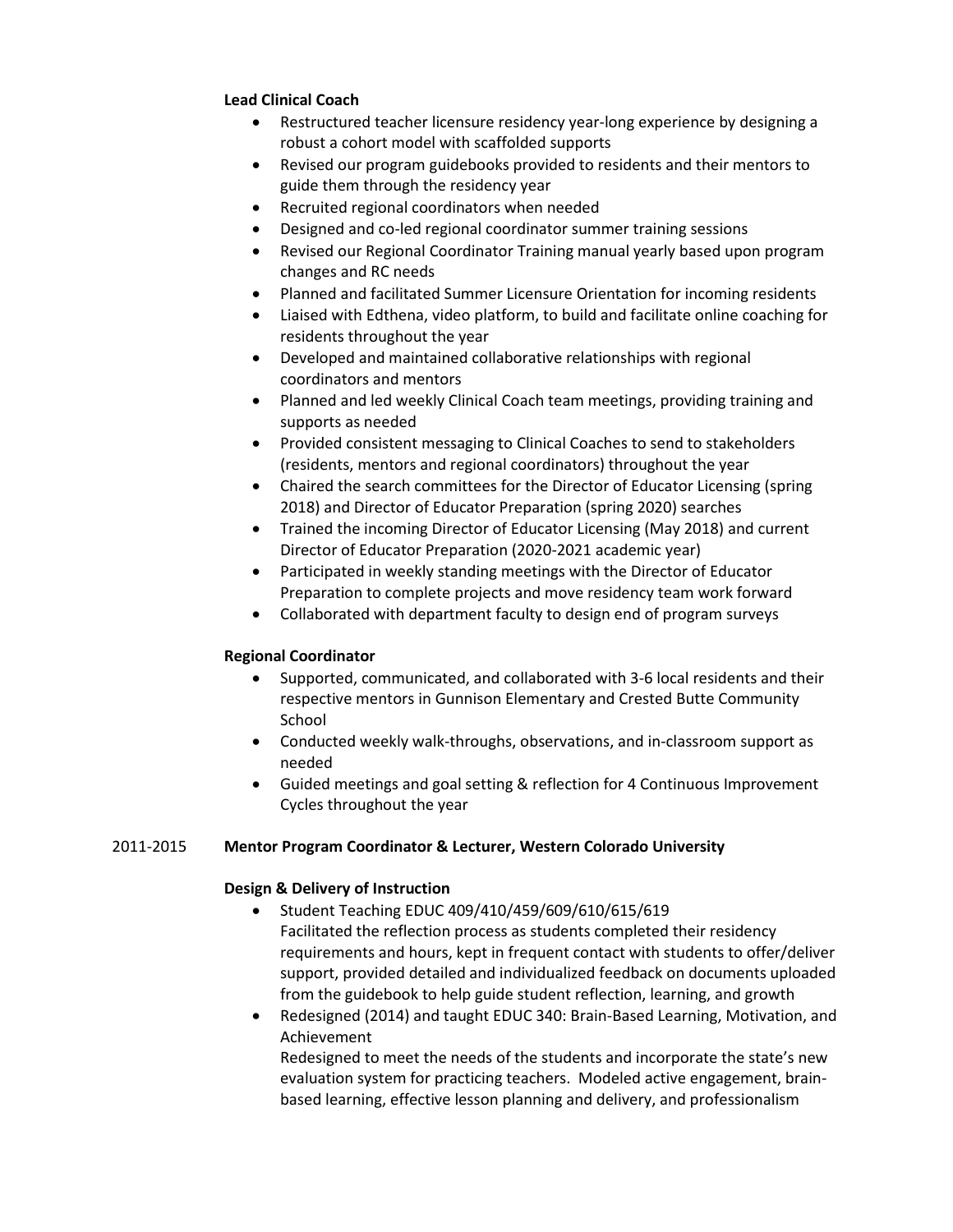skills, integrated technology, helped develop writing skills, and monitored students' field experiences.

- EDUC 400: Foundations for Literacy: Phonology
- EDUC 402: Reading Comprehension: Vocabulary and Fluency

## **Mentor Program Coordinator**

- Designed and co-led regional coordinator summer training sessions
- Recruited regional coordinators when needed
- Developed and maintained collaborative relationships with regional coordinators and mentors
- Developed a Regional Coordinator Training manual
- Planned and facilitated Summer Licensure Orientation for incoming residents
- Developed/revised our program guidebooks provided to residents and their mentors to guide them through the residency year
- Oversaw and guided 100+ residency placements by communicating with mentors through the mentor database support team meeting updates and frequent email and phone communication
- Supervised 13 regionals coordinators
- Designed and maintained Tk20 field experience binders for 100+ licensure students, a student teaching information database

## **Regional Coordinator**

- Supported, communicated, and collaborated with 3-6 local residents and their respective mentors in Gunnison Elementary and Crested Butte Community School
- Conducted weekly walk-throughs, observations, and in-classroom support as needed
- Guided meetings and goal setting & reflection for 4 Continuous Improvement Cycles throughout the year

# 2006-2011 **St. Rose of Lima School, Haddon Heights, NJ, Third Grade Teacher**

- Taught third grade curriculum subject areas, which included language arts (reading, writing, grammar, spelling, phonics, handwriting), math, science, and religion, while meeting New Jersey State Standards
- Evaluated student learning and retention through a variety of formal and informal assessments
- Administered the DRA II reading assessment to each student quarterly to assess reading skill growth throughout the year
- Differentiated instruction and developed interactive/hands-on learning activities in all content areas
- Designed and implemented centers to reinforce skills learned in whole-class instruction
- Assisted student learning through Guided Reading, focusing each small group lesson on specific areas of struggle
- Conferenced with students in a one-on-one setting to provide feedback on work or reinforcement of difficult skills
- Incorporated technology into many lessons across the curriculum, which include use and knowledge of the computer, typing skills, internet searches, and use of a classroom blog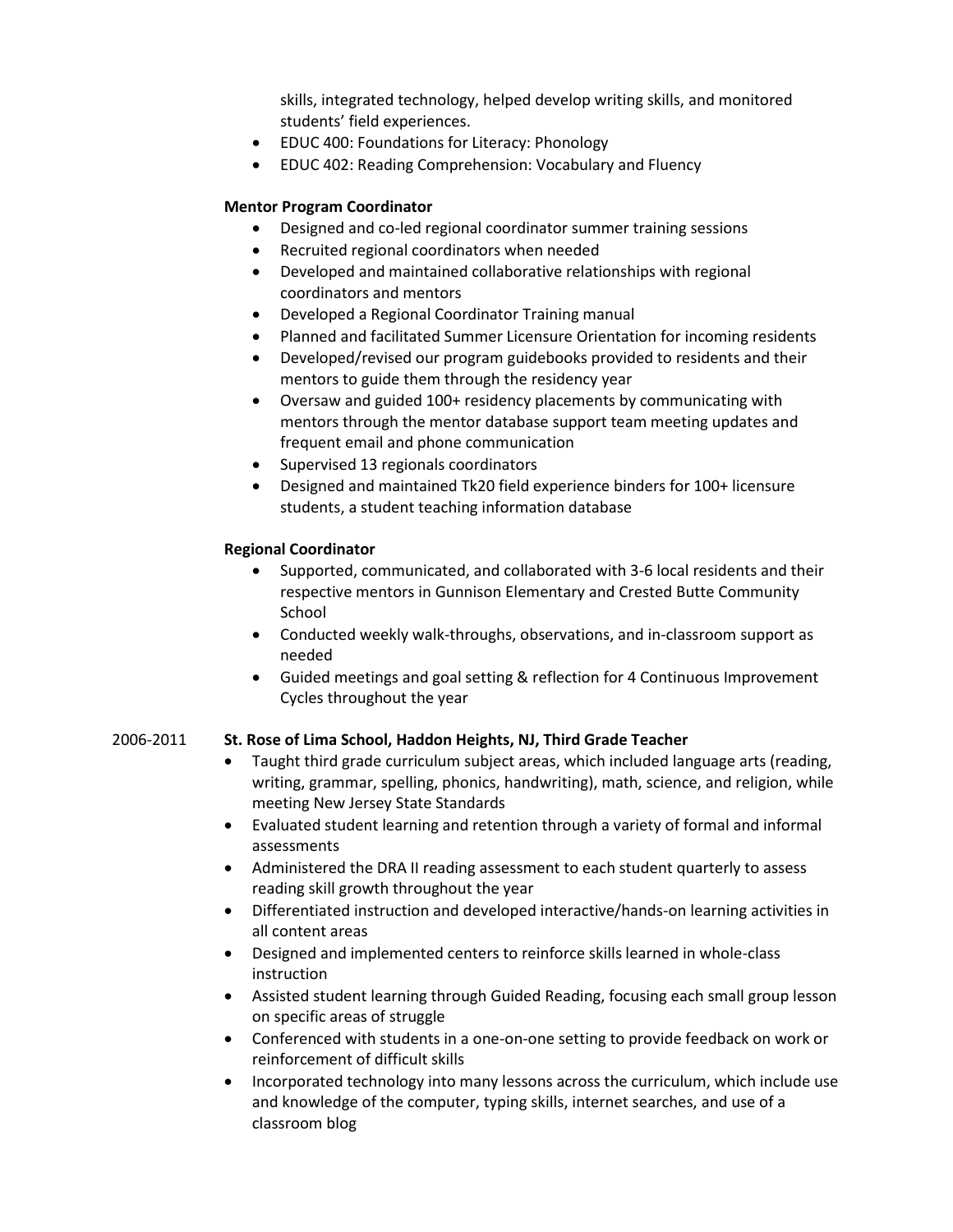- Collaborated with colleagues to discuss and share ideas for instruction and assessment
- Professional Development Coordinator and designer for faculty development in the areas of Guided Reading and Writers' Workshop
- Third Grade Team Leader, Middle States Association of Schools and Colleges reaccreditation
- Language Arts Team Leader, Middle States Association of Schools and Colleges reaccreditation
- Language Arts Curriculum Team Leader

## Summer 2010 **Honickmann Learning Center, Philadelphia, PA, Graduate Student/Reading Specialist Candidate**

- Performed a full battery of reading tests on two middle school students to assess and analyze their reading abilities. The test battery included CORE Phonics Survey, Burns/Roe Informal Reading Inventory, Morrison-McCall Spelling Scale, an informal writing assessment, and the Reader Self-Perception Scale
- Interpreted the tests to determine reading levels, as well as areas of strengths and weaknesses
- Compiled a formal written report for each student. Expressed findings from the tests and gave suggestions and interventions to improve student achievement in the areas of alphabetic skills, reading and decoding, spelling skills, word recognition in isolation and in context, fluency, retell, comprehension, written expression, and self-perception
- Developed a five-week scope and sequence for each student to address weaknesses in the areas of phonics and word identification strategies, fluency, vocabulary, comprehension, and written expression
- Developed and implemented interactive lessons addressing the necessary skills providing the students with plenty of practice and repetition of those skills
- Evaluated student progress daily through formal and informal assessments to track progress
- Used assessments to guide future instruction
- Implemented curriculum-based assessments to assess progress after five weeks
- Completed a final report describing what instruction took place, the progress that was made, continued areas of weaknesses, and recommendations for future instruction

### 2005-2006 **St. Patrick's Elementary School, Woodbury, NJ, Third Grade Aide**

### **Professional Presentations and Professional Development**

Renga, I. P., Kamberelis, G., Axtell, A., Woytek, C. & Forrest, C. (2020, Apr 17 - 21) *Understanding and Improving Opportunities for Specialized Content Knowledge Learning Among Specials Candidates* [Poster Session]. AERA Annual Meeting San Francisco, CA<http://tinyurl.com/wgeyrl7> (Conference Canceled)

"Engaging Pre-Service Teachers in Reflective Conversations Across Diverse Settings," Spring 2020 American Association of Colleges for Teacher Education, Atlanta, GA